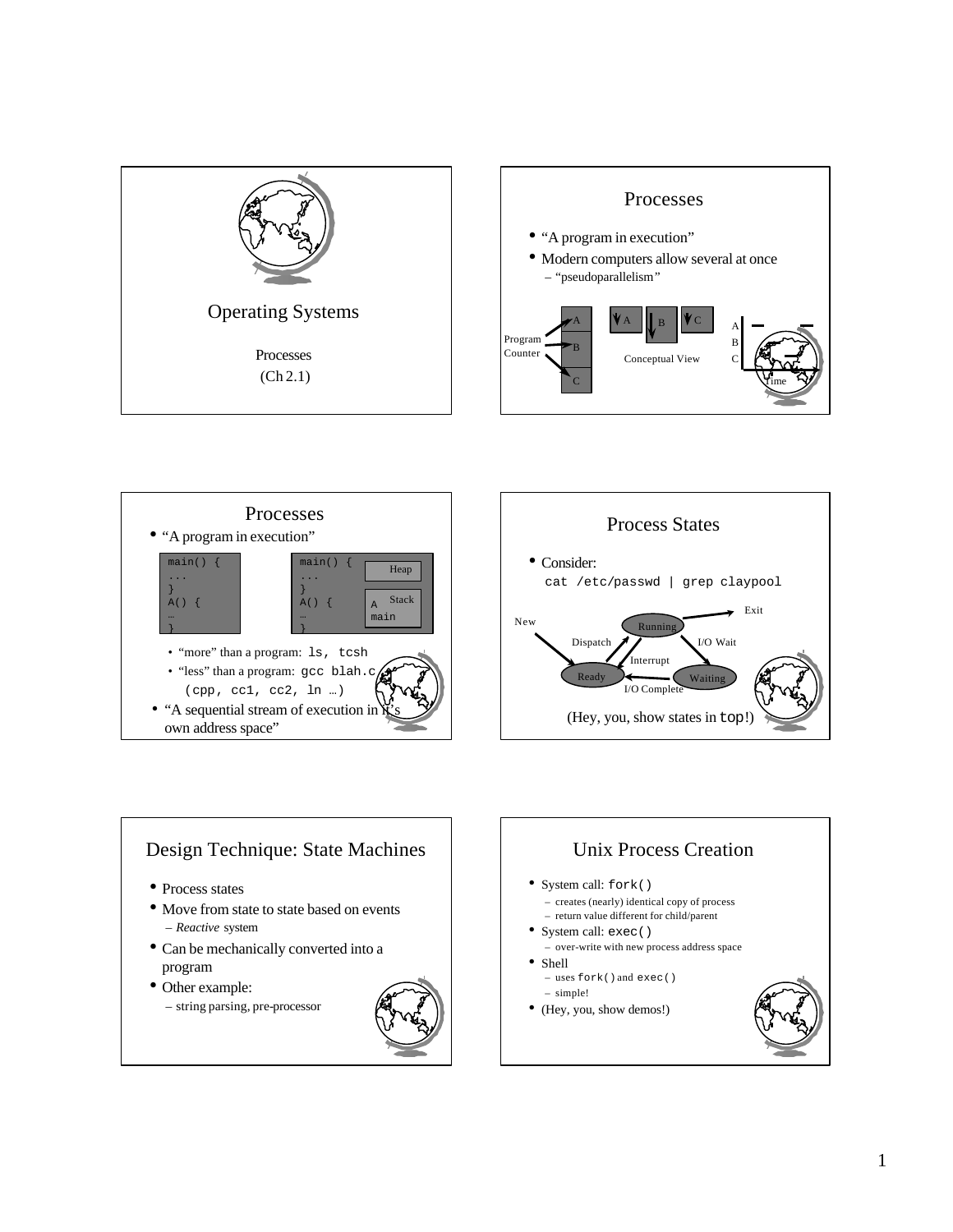







• Scheduler (C)